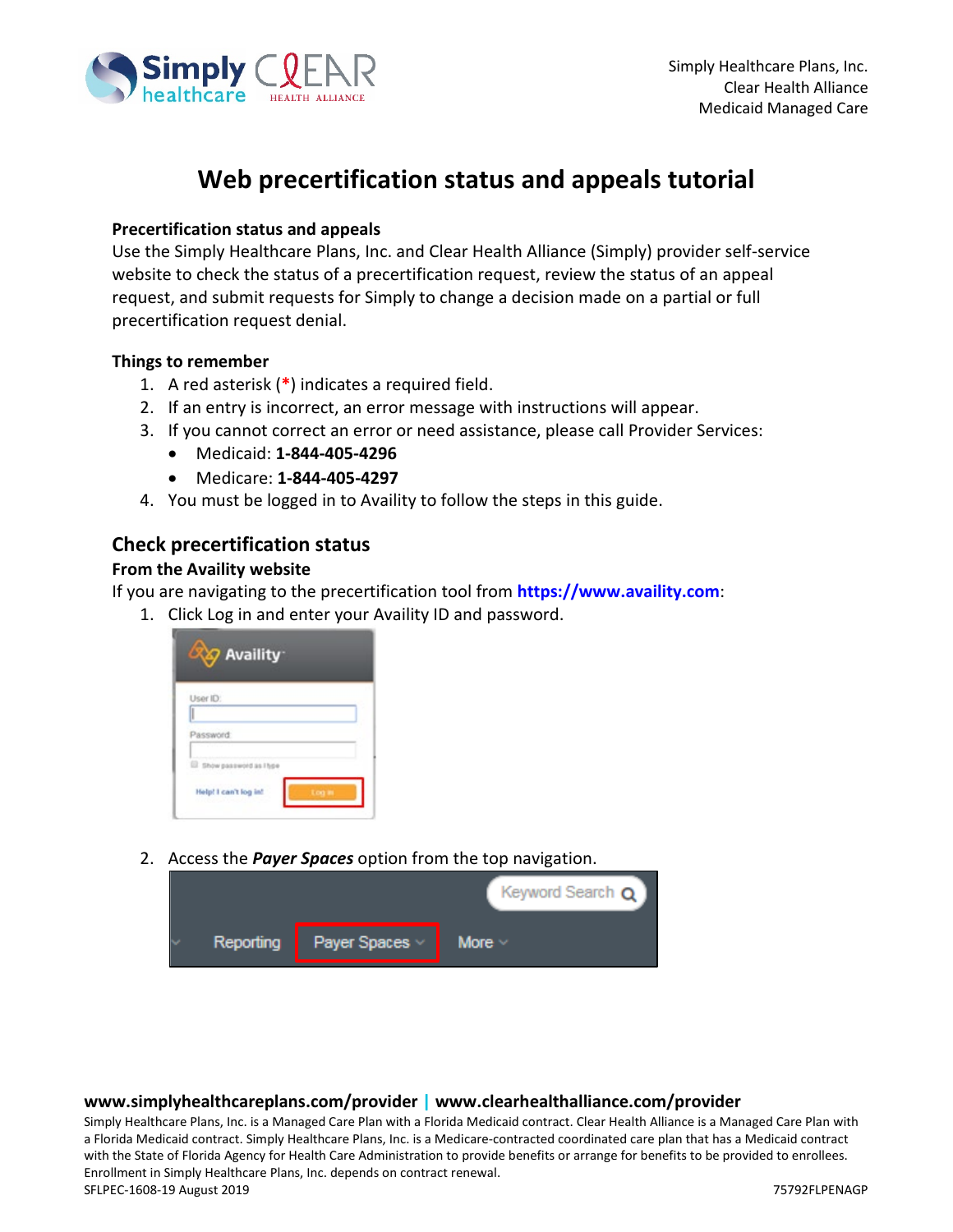Simply Healthcare Plans, Inc. Clear Health Alliance Web precertification status and appeals tutorial Page 2 of 7

3. Choose **Simply Healthcare Plans, Inc.** from the *Payer Spaces* drop-down box.



4. Select **Resources**, then select **Provider Self Service**.



♡ Provider Self Service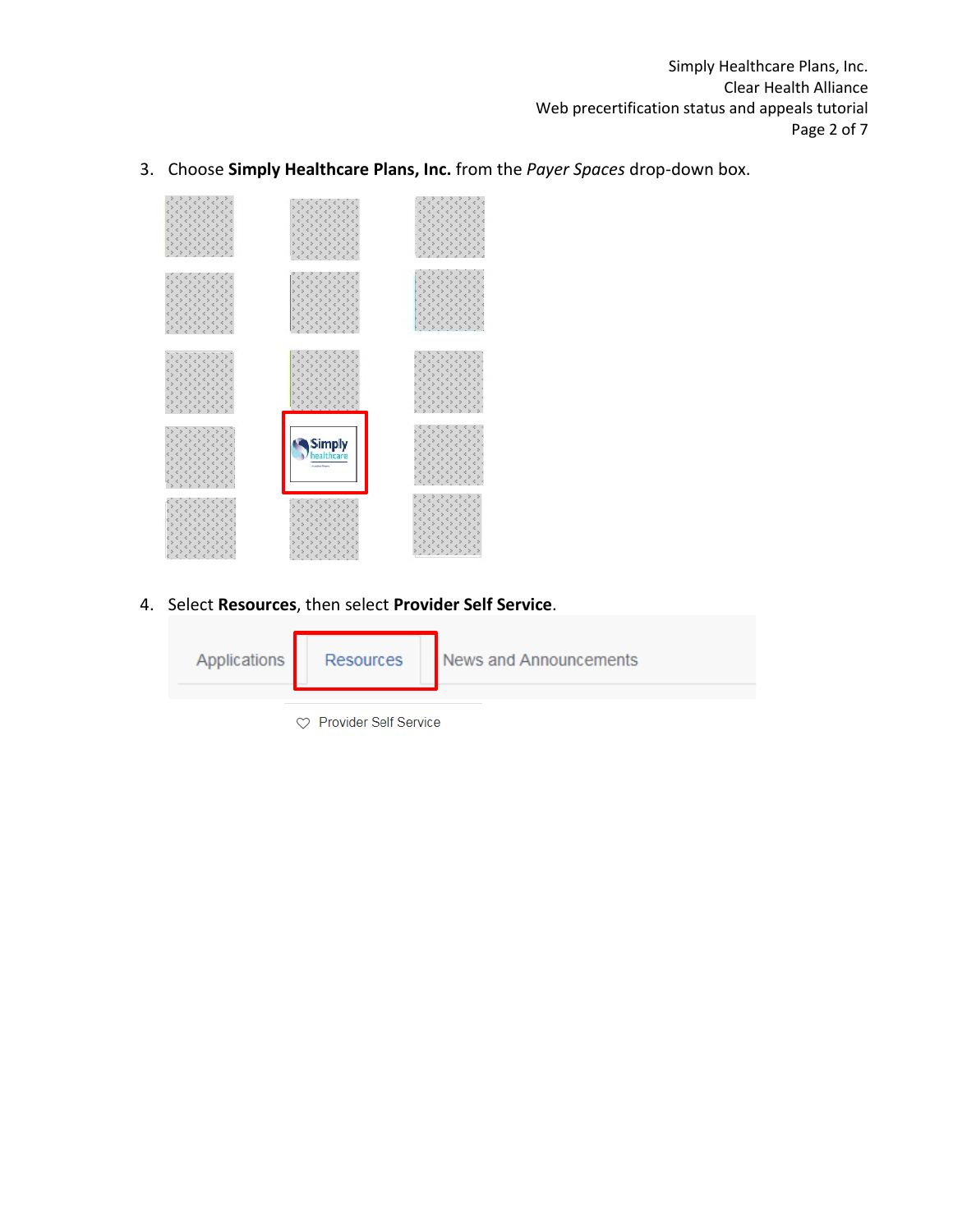Simply Healthcare Plans, Inc. Clear Health Alliance Web precertification status and appeals tutorial Page 3 of 7

### 5. From the *Precertification* tab, select **Check Percertification Status and/or File an Appeal**.

| $\blacktriangleright$ Home                                           | <b>News &amp; Announcements</b>                                                                                                                                           |                                                          |
|----------------------------------------------------------------------|---------------------------------------------------------------------------------------------------------------------------------------------------------------------------|----------------------------------------------------------|
| Claims                                                               | Welcome providers!                                                                                                                                                        | <b>Viewing</b>                                           |
|                                                                      |                                                                                                                                                                           | Simply Health Care                                       |
| Precertification                                                     | Resources that help health care professionals do what they do best - care for our<br>members.                                                                             | Use the select above to<br>choose another state $\Theta$ |
| <b>STIVER</b><br>Percertification<br>Status and/or File an<br>Appeal | At Simply Healthcare Plans, Inc. (Simply), we value you as a provider in our network.<br>That's why we've redesigned the provider site to make it more useful for you and |                                                          |
| <b>Check Status of an</b><br>Appeal                                  | easier to use.                                                                                                                                                            |                                                          |

- Click the *ID Type* drop-down menu and select the specific ID type or **All ID Types**.
- Enter the ID number type that corresponds with the ID type selected.
- Enter the date of service for which the authorization was submitted in the *Select a date* field.
- Choose the appropriate *Service Type* radio button.
- Select the **Check Status** button.

# **Check Status of a Precertification**

#### **Search Criteria**

Complete the form. You must have selected a valid member to complete a precertification status check.

| ID Type:              | Subscriber ID                         |                    |
|-----------------------|---------------------------------------|--------------------|
| Member ID:            |                                       | <b>Find Member</b> |
| Select a date:        | 噩                                     |                    |
| Select a Service Type | Inpatient<br>Non-Inpatient<br>$\circ$ |                    |
|                       | <b>Check Status</b>                   |                    |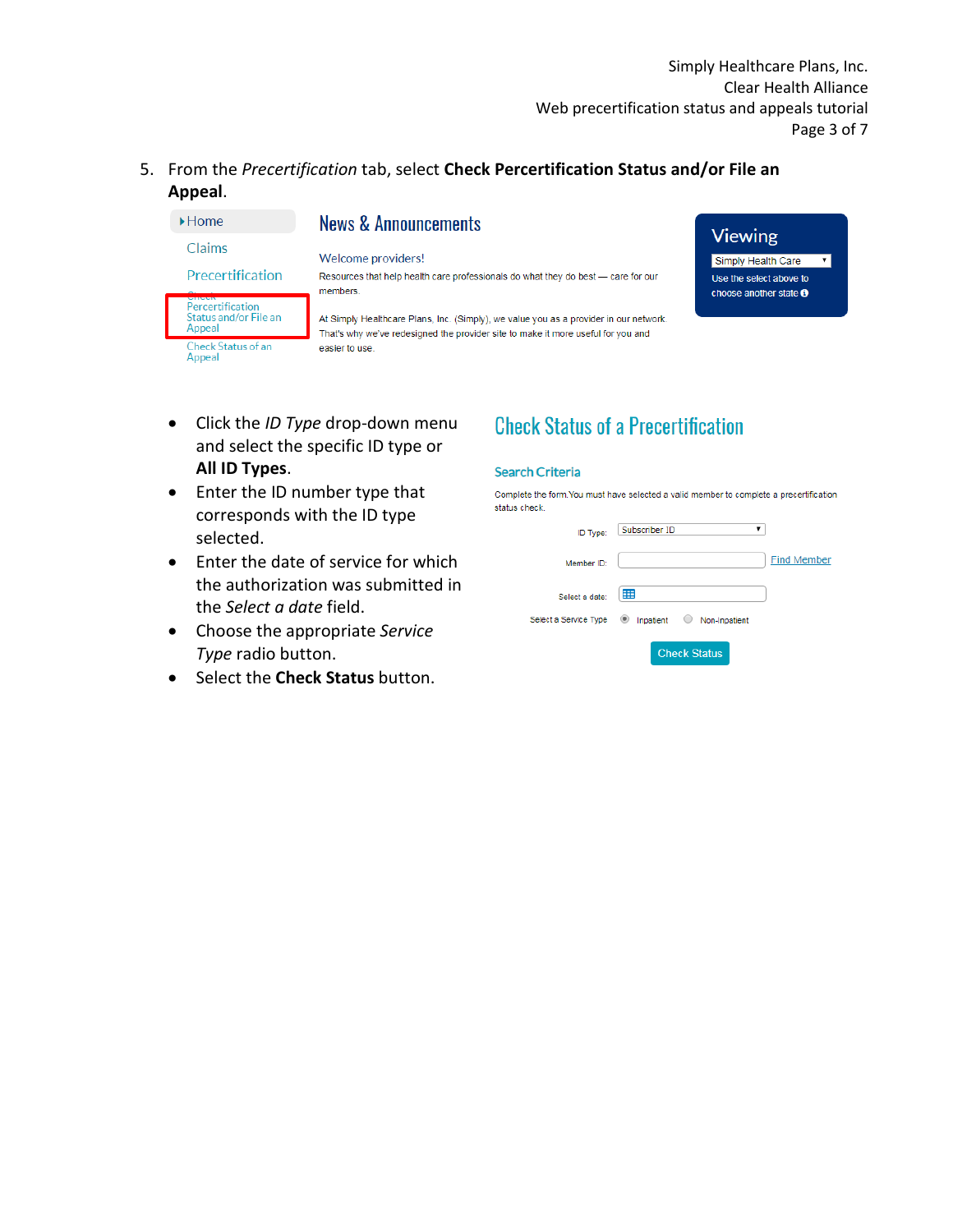#### 6. The authorizations that meet the search criteria entered will display.

The following inpatient authorizations were found for:

- Member: Brown, Joe (123456789)
- Date of Service: 10/01/2012

| Ref ID   | <b>Auth Status</b> | Denial Reason           | Procedure Code/<br>Service Group | <b>Start Date of Auth</b> | <b>Servicing Provider</b> |
|----------|--------------------|-------------------------|----------------------------------|---------------------------|---------------------------|
| 10000001 | Approved           |                         | Gastrointestinal Services        | 10/01/2012                | Dr. Jane Smith            |
| 10000001 | Denied             | Not Medically Necessary | <b>Gastrointestinal Services</b> | 10/01/2012                | Dr. Jane Smith            |
|          | Pended             |                         | Nuclear Cardiac Imaging          | 10/04/2012                | Dr. Jane Smith            |

- 7. Click the **Ref ID** link next to the appropriate status you want to review. Details about the authorization decision will display.
	- If the authorization was denied, click the **Appeal Auth** button to appeal the denial. Refer to *Submit an Authorization Appeal*.
	- Click **Return to Results** to return to the main search results.
	- If no authorizations are found, try your search again to be sure the information was entered correctly or try using different information.
		- o If you continue to have issues, please call Simply's Provider Services:
			- Medicaid: **1-844-405-4296**
			- Medicare: **1-844-405-4297**

| <b>UM Ref ID: 1001</b><br>< Disclaimer > | <b>Auth Status: Denied</b>               |
|------------------------------------------|------------------------------------------|
| Member                                   | Brown, Joe (123456789)                   |
| Member Date of Birth                     | 12/07/1987                               |
| <b>Submission Date</b>                   | 10/1/2012                                |
| <b>Admissions Dote</b>                   | 10/2/2012                                |
| <b>Authorization Type</b>                | <b>Inpotient</b>                         |
| Place of Service                         | 21 - Inpotient Hospital                  |
| Procedure Code / UMSG                    | 43235 - Gostrointestinal Services        |
| <b>Requesting Provider</b>               | Smith, Jane                              |
| Tax ID                                   | 123412341                                |
| NP1                                      | 5432154321                               |
| Servicing Facility                       | Memorial Health System                   |
| <b>AGP Facility ID</b>                   |                                          |
| Primary Address                          | 123 Main Street<br>Kansas City, KS 66105 |
| Diagnosis Code                           | 530.81 - GERD                            |
| Type of Admission                        | Medical                                  |
| <b>Surgical Date</b>                     | 10/05/2012                               |
| <b>Expected Discharge Date</b>           | 10/10/2012                               |
|                                          | Return to Results<br>Appeal Auth         |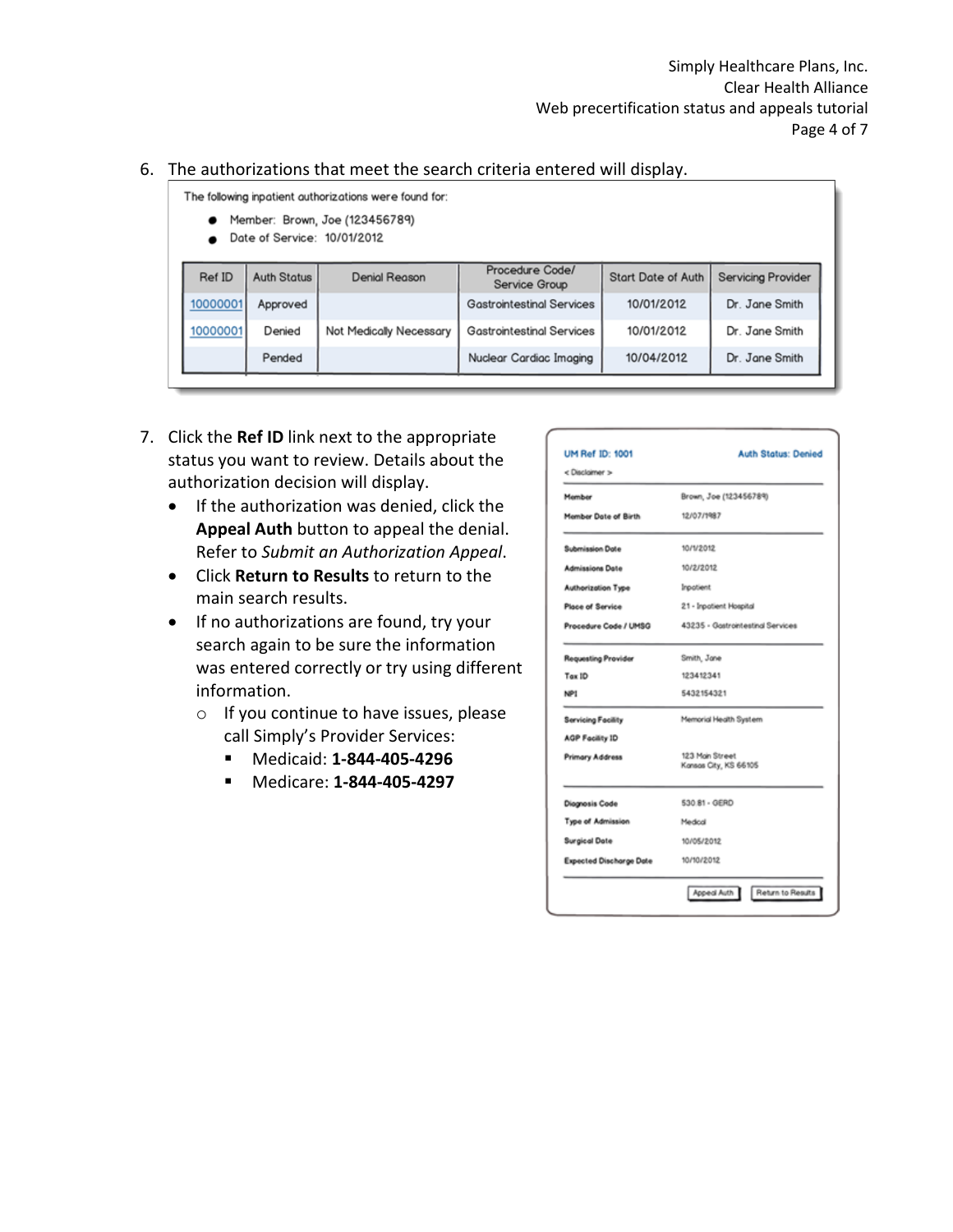## **Submit an authorization appeal**

If the authorization was denied, select the **Appeal Auth** button to appeal the denial.

- 1. The *Authorization Appeals* screen will open, and the authorization request details submitted by the provider will automatically populate in the *Authorization Appeal* section.
- 2. Type the reason for the appeal in the *Summary of Appeal* dialogue box.
- 3. Enter the contact information in the *Authorization Appeal Contact Information* section.
- 4. Select **Browse** and locate any files you wish to submit that support your request for authorization appeal. The file path will display in the field. You can attach up to five files for a total file size of 25MB. Acceptable file formats are Microsoft Word, Microsoft Excel, PDF and TIFF.
- 5. Repeat these steps until all necessary supporting files are attached to the request.
- 6. Review and edit the information you entered for the appeal request.
- 7. Choose the **Submit Appeal** button when you're ready to submit your appeal request. You will receive a confirmation when your appeal is successfully submitted.
- 8. Keep a copy of the confirmation number. You will need this number if you have to follow up on your request.

| <b>Authorization Appeals</b>                                                |                                  |                     |
|-----------------------------------------------------------------------------|----------------------------------|---------------------|
| < <descriptive text???="">&gt;</descriptive>                                |                                  |                     |
| Authorization Appeal                                                        |                                  |                     |
| Servicing Provider ID: 112345456                                            | Provider Name: Turner, Joseph P  |                     |
| Provider Address: 3901 Rainbow Boulevard                                    |                                  |                     |
| Provider City: Kansas City                                                  | Provider State: KS               | Provider Zip: 66160 |
| Member ID Number: 1122334455                                                |                                  |                     |
| Member Last Name: Mitchell                                                  | Member First Name: Dennis        |                     |
| Member Address: 627 Elm Street                                              |                                  |                     |
| Member City: Hillsdale                                                      | Member State: KS                 | Member Zip: 66036   |
| Member DOB: 10/04/1959                                                      |                                  |                     |
| Date of Service From: 02/15/2012                                            | Date of Service From: 02/15/2012 |                     |
| Authorization Type: Outpatient                                              |                                  |                     |
|                                                                             |                                  |                     |
| Please describe the reason for this appeal below                            |                                  |                     |
| Summary of Appeal *                                                         |                                  |                     |
|                                                                             |                                  |                     |
|                                                                             |                                  |                     |
|                                                                             |                                  |                     |
|                                                                             |                                  |                     |
| Authorization Appeal Contact Information<br>First Name *                    |                                  |                     |
| Last Name *                                                                 |                                  |                     |
| Street Address *                                                            |                                  |                     |
| City *                                                                      |                                  |                     |
| Kansas<br>State *                                                           | ⊓                                |                     |
| Supporting Files (25MB Maximum, tif, tiff, pdf, xls, doc, docx Format Only) |                                  |                     |
| 1.<br>Browse.                                                               |                                  |                     |
| Browse.<br>2.                                                               |                                  |                     |
| Browse<br>З.                                                                |                                  |                     |
| Browse.<br>۵                                                                |                                  |                     |
| Browse<br>5                                                                 |                                  |                     |
|                                                                             |                                  |                     |
| Clear Form<br>Submit Appeal                                                 |                                  |                     |

|                                                                                   | Appeal request for Amerigroup to change a decision made on an authorization, which has |
|-----------------------------------------------------------------------------------|----------------------------------------------------------------------------------------|
| resulted in a denial or partial denial.                                           |                                                                                        |
| Your appeal has been submitted<br>Confirmation #: KS21123<br>Authorization Appeal |                                                                                        |
| Servicing Provider ID: 112345456                                                  | Provider Name: Turner, Joseph                                                          |
| Provider Address: 3901 Rojnbow Boulevard                                          |                                                                                        |
|                                                                                   |                                                                                        |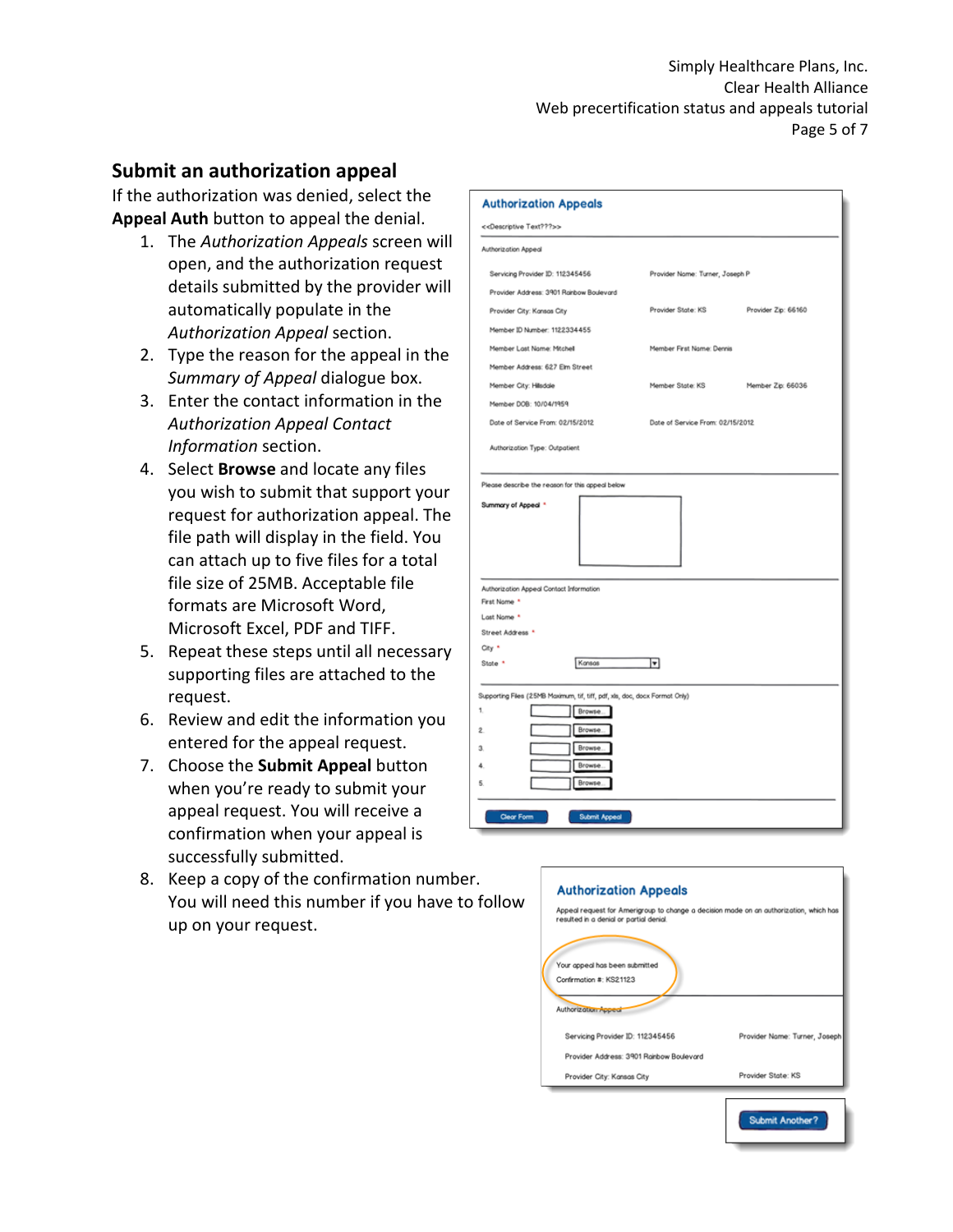**Viewing** 

Simply Health Care

Use the select above to

choose another state <sup>O</sup>

 $\overline{\mathbf{r}}$ 

## **Review authorization appeal status**

 $\blacktriangleright$  Home

Check

Appeal

Appeal

Claims

Precertification

Percertification<br>Status and/or File an

Check Status of an

From the *Precertification* tab, select **Check Status of an Appeal**.

### **News & Announcements**

Welcome providers!

Resources that help health care professionals do what they do best - care for our members.

At Simply Healthcare Plans, Inc. (Simply), we value you as a provider in our network. That's why we've redesigned the provider site to make it more useful for you and easier to use.

- 1. Choose **Select a Provider** and select the appropriate provider ID.
- 2. Enter the appeals submission date range in the *Start Date* and *End Date* fields. Use date format mm/dd/yyyy or quick select 7, 14 or 30 days.
- 3. Enter the ID number type that corresponds with the ID type selected in the *Member ID* field.
- 4. Select the *ID Type* drop-down menu and select the specific ID type or **All ID Types**.
- 5. Choose **Search**.
- 6. Review the search results to verify the status of your appeal request.

# **Check Status of an Appeal**

#### To get started:



#### Date of submitted appeal(s):

|           | Date Range:             |  |
|-----------|-------------------------|--|
| From      | 窜                       |  |
| To        | 罪                       |  |
|           |                         |  |
| Member ID |                         |  |
|           | ID Type:   All ID Types |  |
|           |                         |  |
|           |                         |  |

**Reset Form** 

Search